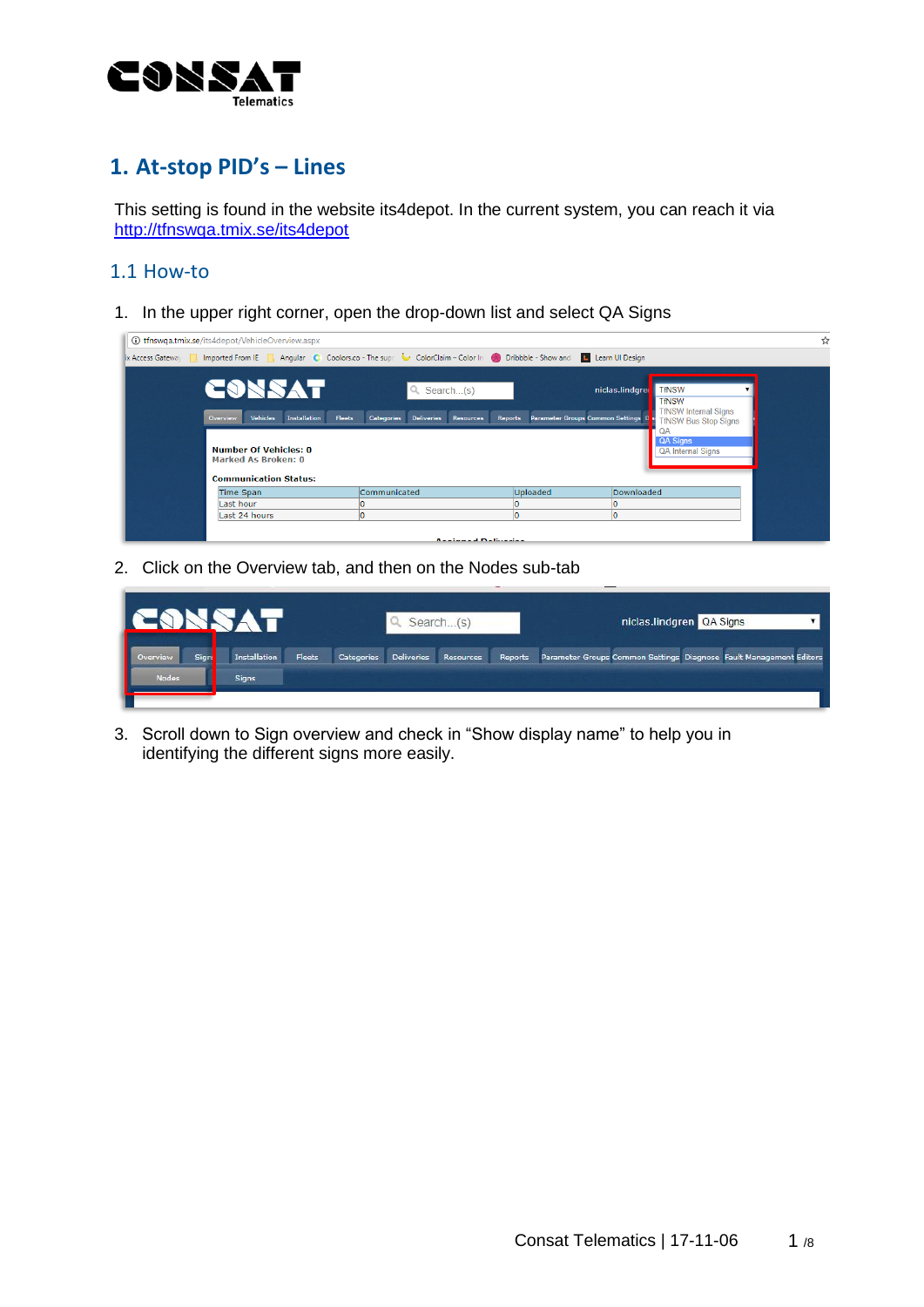

| <b>Signs overview</b>                                                                                                                                                                                                                                                                                                      |                                                      |                        |                        |                                                |                            |                            |               |  |
|----------------------------------------------------------------------------------------------------------------------------------------------------------------------------------------------------------------------------------------------------------------------------------------------------------------------------|------------------------------------------------------|------------------------|------------------------|------------------------------------------------|----------------------------|----------------------------|---------------|--|
| Show up-to-date signs<br>Show hardware ID<br>Show last seen IP address<br>Show last communication time<br><b>Echow</b> evetam address<br>Show display name<br>$\Box$ Show fault status<br>© Default view © Delivery view © Resource view © Configuration view © Communication view<br>$1 - 10 / 10$<br>Items per page: 200 |                                                      |                        |                        |                                                |                            |                            |               |  |
| <b>Name</b>                                                                                                                                                                                                                                                                                                                | <b>Display</b><br><b>Name</b>                        | <b>Downloaded</b>      | <b>Communicated</b>    | <b>Assigned</b><br><b>Delivery</b>             | <b>Delivery</b>            | <b>Resource</b>            | Co            |  |
| filter                                                                                                                                                                                                                                                                                                                     | filter                                               | filter                 | filter                 | filter                                         | filter                     | filter                     | filter        |  |
| 35897-99986                                                                                                                                                                                                                                                                                                                | <b>Consat AtStop</b><br>Poster-PID<br>$($ rig $)$    | 2017-09-20<br>18:42:27 | 2017-09-20<br>19:20:46 | i4m_disco_agent-<br>MX4-linux-26<br>17.11.0p18 | active                     | active                     | ac            |  |
| 35897-99987                                                                                                                                                                                                                                                                                                                | <b>Consat AtStop</b><br>Poster-PID<br>(vehicle room) | 2017-09-20<br>18:42:29 | 2017-09-20<br>19:20:05 | i4m disco agent-<br>MX4-linux-26<br>17.11.0p18 | active                     | active                     | ac            |  |
| 35897-99988                                                                                                                                                                                                                                                                                                                | <b>Consat Niclas</b><br>PC.                          |                        |                        | i4m_disco_agent-<br>MX4-linux-26<br>17.11.0p18 | awaiting first<br>download | awaiting first<br>download | awaiti<br>dow |  |
| 35897-99990                                                                                                                                                                                                                                                                                                                | Ireland<br>AtStop-PID<br>(DD 29)                     | 2017-09-18<br>20:08:02 | 2017-09-18<br>20:45:18 | i4m disco agent-<br>MX4-linux-26<br>17.11.0p18 | awaiting<br>download       | awaiting<br>download       | awa<br>dow    |  |
| 35897-99994                                                                                                                                                                                                                                                                                                                | Consat<br>AtStop-PID<br>(rig)                        | 2017-09-20<br>18:42:29 | 2017-09-20<br>19:21:03 | i4m_disco_agent-<br>MX4-linux-26<br>17.11.0p18 | active                     | active                     | ad            |  |
| 35897-99995-<br>edward                                                                                                                                                                                                                                                                                                     | Consat<br><b>Edward PC</b>                           |                        |                        | i4m_disco_agent-<br>MX4-linux-26<br>17.11.0p18 | awaiting first<br>download | awaiting first<br>download | awaiti<br>dow |  |
| 35897-99998                                                                                                                                                                                                                                                                                                                | Consat<br>AtStop-PID<br>(vabick from)                | 2017-09-20<br>18:42:35 | 2017-09-20<br>19:21:33 | i4m_disco_agent-<br>MX4-linux-26<br>17.11.0n18 | active                     | active                     | ac            |  |
| 35897-demo-<br>26                                                                                                                                                                                                                                                                                                          | TfNSW Lab 29                                         | 2017-09-20<br>18:42:38 | 2017-09-20<br>19:21:22 | i4m_disco_agent-<br>MX4-linux-26<br>17.11.0p18 | active                     | active                     | ac            |  |
| 35897-demo-<br>55                                                                                                                                                                                                                                                                                                          | TfNSW Lab 55                                         | 2017-09-20<br>18:42:38 | 2017-09-20<br>19:20:31 | i4m disco agent-<br>MX4-linux-26<br>17.11.0p18 | active                     | active                     | ac            |  |
| 35897-<br>installation-                                                                                                                                                                                                                                                                                                    |                                                      |                        |                        | i4m_disco_agent-<br>MX4-linux-26               | awaiting first             | awaiting first             | awaiti        |  |

- 4. In the case of TfNSW PIDs, these are found at the bottom of the table:
	- a. 35897-demo-26: TfNSW Lab 29 *[The at-stop PIDs]*
	- b. 35897-demo-55: TfNSW Lab 55 *[The at-stop poster PID]*
- 5. To change the displayed lines, click on the PID of your choice. We'll take *TfNSW Lab 29*  in our example. Make sure to click on the **Name**, which works as a link. E.g. **35897 demo-26**. This will open the parameters for this PID in the "Signs" tab.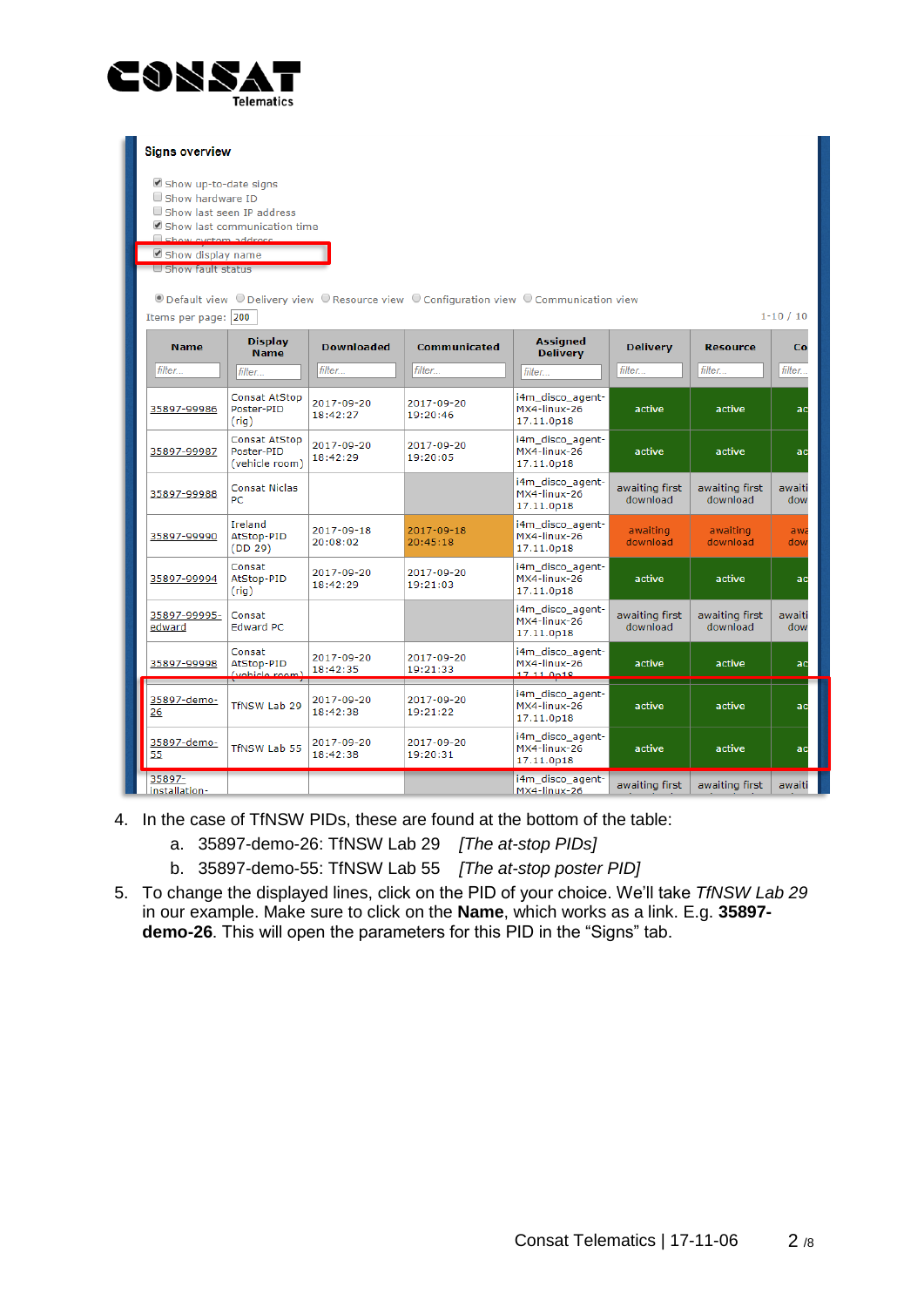

| <b>CONSAT</b>                                          | Q Search(s)                                                                 |                          | niclas.lindgren QA Signs                                           |
|--------------------------------------------------------|-----------------------------------------------------------------------------|--------------------------|--------------------------------------------------------------------|
| <b>Installation</b><br><b>Signs</b><br><b>Overview</b> | <b>Fleets</b><br><b>Categories</b><br><b>Deliveries</b><br><b>Resources</b> | Reports                  | Parameter Groups Common Settings Diagnose Fault Management Editors |
| -Ger <mark>l</mark> eral                               |                                                                             |                          |                                                                    |
|                                                        | Search                                                                      | $\overline{\phantom{a}}$ | No active faults                                                   |
| Narne                                                  | 35897-demo-26                                                               |                          |                                                                    |
| Hardware Id                                            | 16111023                                                                    |                          |                                                                    |
| Display Name                                           | TfNSW Lab 29                                                                |                          |                                                                    |
| Hardware                                               | MX4:CT                                                                      |                          |                                                                    |
| Fleet                                                  | f-disco-tfnsw-ga                                                            |                          | $\mathbf{\mathsf{c}}$                                              |
| Category                                               | c-disco-tfnsw-qa                                                            | ۷.                       | Θ                                                                  |
| Time of last download                                  | 2017-09-20 19:30:09                                                         |                          | No faults last 7 days (Details)                                    |
| ast seen IP address                                    | 1.144.96.245                                                                |                          |                                                                    |

6. Scroll down to the second section of this page, called **Disco Settings**.

| Save Changes                               | <b>Cancel Changes</b>                                                          |                    |
|--------------------------------------------|--------------------------------------------------------------------------------|--------------------|
| New Sign<br>Clone Sign                     | Delete Sign<br>Generate Installation<br>Diagnose<br><b>Browse</b> generated    |                    |
| <b>Request Version Check</b>               | Screen shot GUI<br>Open DISCO Server Configuration Tool<br>External Sign Image | Request Reboot     |
| Get Diag Card                              |                                                                                |                    |
|                                            |                                                                                |                    |
| <b>Edit Configuration</b><br><b>Delete</b> |                                                                                |                    |
| Header                                     | Spit Junction(26")                                                             |                    |
| Description                                |                                                                                |                    |
| Comment                                    |                                                                                |                    |
| Forecast duration                          | 01:00:00                                                                       |                    |
| Server                                     | <b>TFNSWCOA</b>                                                                |                    |
| Uri                                        | mr://3589799992                                                                |                    |
| <b>Status</b>                              | Test, Logging off, Departure Time                                              |                    |
| <b>Stops</b>                               | Name                                                                           | Lines              |
|                                            | Warringah Mall, Pittwater Rd, Stand B: 2100145 <sydney></sydney>               | All lines included |
|                                            | Warringah Mall, Pittwater Rd, Stand B: 2100145 <bline test=""></bline>         | All lines included |

7. Click on the **Edit Configuration** button. This will open a pop-up window with editable parameters for this specific PID.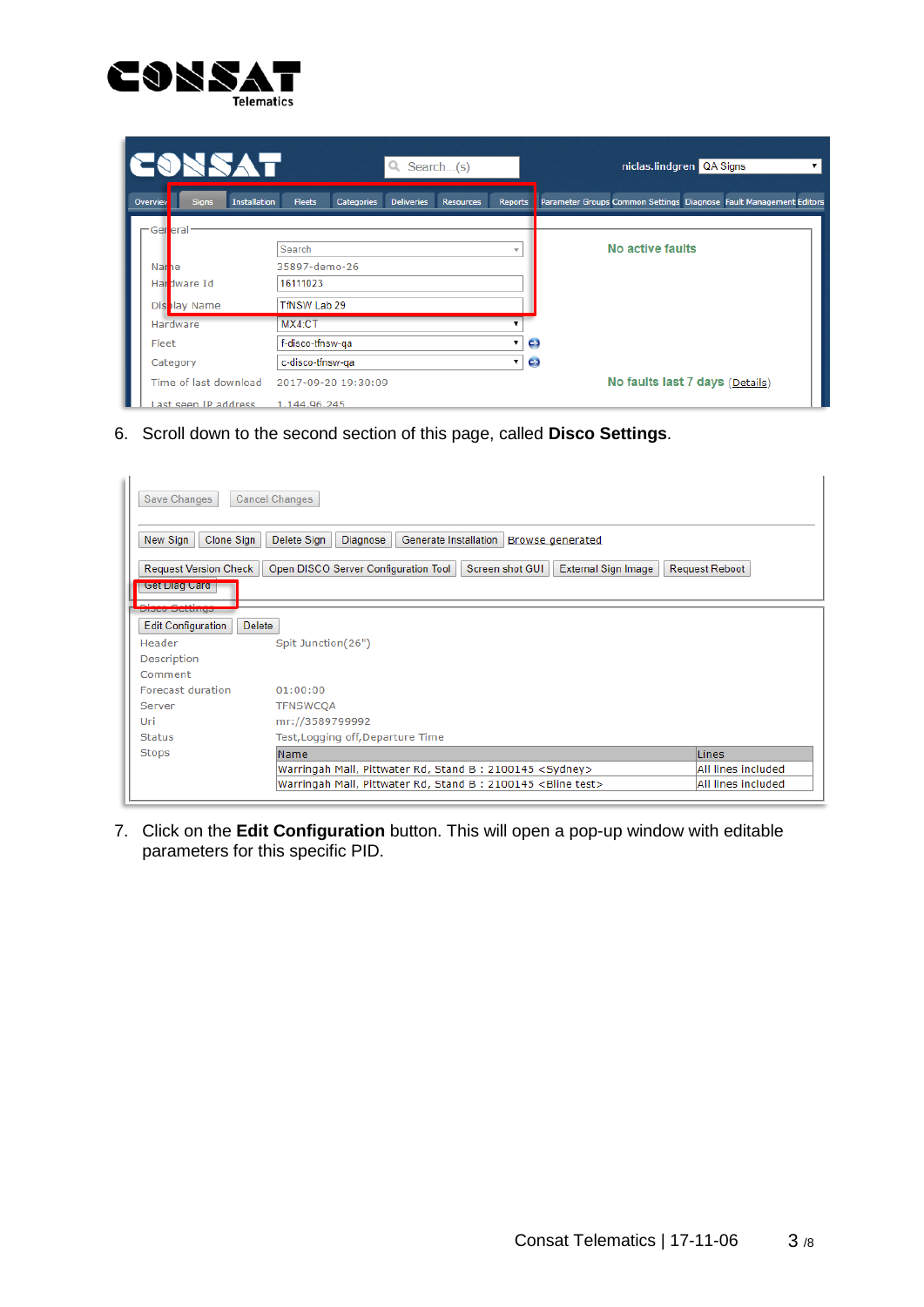

| Header                   | Spit Junction(26")                                                     |        |                             |                                  |
|--------------------------|------------------------------------------------------------------------|--------|-----------------------------|----------------------------------|
| <b>Description</b>       |                                                                        |        |                             |                                  |
| Comment                  |                                                                        |        |                             |                                  |
| <b>Forecast duration</b> | 01:00:00                                                               |        |                             |                                  |
| Server                   | TFNSWCQA                                                               |        |                             |                                  |
| Uri                      | mr://3589799992                                                        |        |                             |                                  |
| Flags                    | Logging On<br>Show Arrival Time<br>Monitor Connection                  |        |                             | A Map error: g.co/staticmaperror |
|                          | O Disabled<br><sup>◎</sup> Test                                        |        |                             |                                  |
| <b>Status</b>            | Production                                                             |        |                             |                                  |
| Latitude                 | $\circ$ Pending                                                        |        |                             |                                  |
| Longitude                |                                                                        |        |                             |                                  |
|                          | Use My Location                                                        | Google |                             | Map data @2017                   |
|                          | <b>Google Maps</b>                                                     |        |                             |                                  |
| <b>Stops</b><br>Name     |                                                                        |        |                             |                                  |
|                          | Warringah Mall, Pittwater Rd, Stand B: 2100145 <sydney></sydney>       |        | Lines<br>All lines included | Add/Edit/Remove<br>發展            |
|                          | Warringah Mall, Pittwater Rd, Stand B: 2100145 <bline test=""></bline> |        | All lines included          | 發展                               |
| Select a stop to add     |                                                                        |        | ÷                           | ⊕                                |
|                          |                                                                        |        |                             |                                  |
| Save Changes             | <b>Cancel Changes</b>                                                  |        |                             |                                  |

8. Under **Stops**, click on **Select a stop to add**, which opens a list with all available stops. Use the search field at the top to quickly find your stop point. In this case, I went with **Spit Junction**.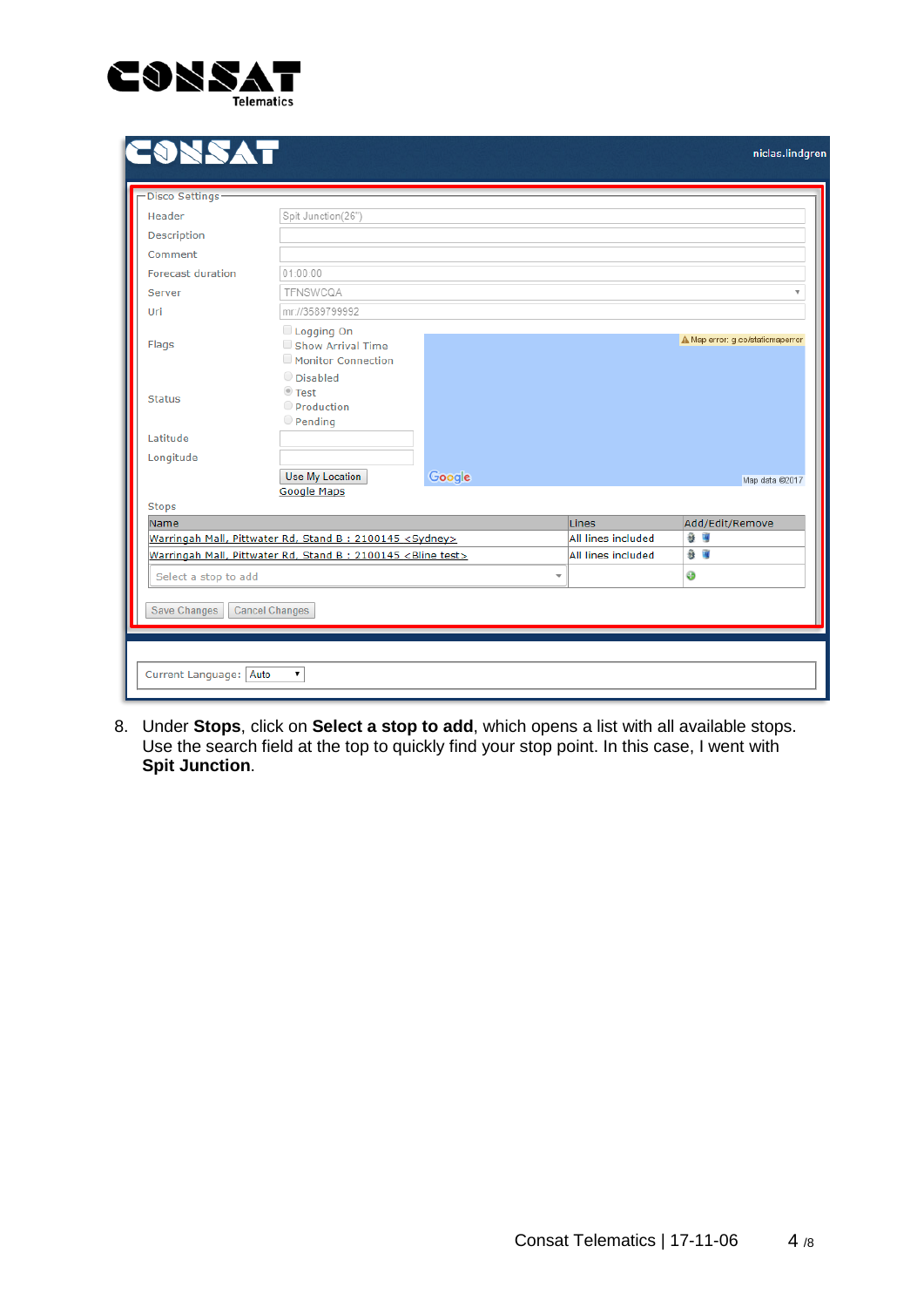

| -Disco Settings                                                                            |                                                                     |                   |                                  |
|--------------------------------------------------------------------------------------------|---------------------------------------------------------------------|-------------------|----------------------------------|
| Header                                                                                     | Spit Junction(26")                                                  |                   |                                  |
| Description                                                                                |                                                                     |                   |                                  |
| Comment                                                                                    |                                                                     |                   |                                  |
| <b>Forecast duration</b>                                                                   | 01:00:00                                                            |                   |                                  |
| Server                                                                                     | TFNSWCQA                                                            |                   |                                  |
| Uri                                                                                        | mr://3589799992                                                     |                   |                                  |
| Flags                                                                                      | Logging On<br>Show Arrival Time<br>Monitor Connection<br>O Disabled |                   | A Map error: g.co/staticmaperror |
| spit junction<br>opic sunction, manual oct success<br>+ Spit Junction, Military Rd: 208871 | Spit Junction, Military Rd : 208871 <sydney></sydney>               |                   |                                  |
|                                                                                            | Spit Junction, Spit Rd : 2088180 <sydney></sydney>                  |                   | Map data @2017                   |
| + Spit Junction, Spit Rd: 2088180                                                          |                                                                     |                   |                                  |
|                                                                                            | Spit Junction, Spit Rd : 2088180 <bline test=""></bline>            | lines             | Add/Edit/Remove                  |
| + Spit Junction, Spit Rd: 2088180                                                          |                                                                     | Il lines included | 發電                               |
| Spit Junction: 10008 <consat test=""></consat>                                             |                                                                     | Il lines included | 發展                               |
| Select a stop to add                                                                       |                                                                     | ۸                 | ⊕                                |
| Save Changes                                                                               | <b>Cancel Changes</b>                                               |                   |                                  |

- 9. You are offered 3 choices of systems for this specific stop point.
	- a. **<Sydney>**: The open data PROD system.
	- b. **<Bline test>**: Test02, where the B-LINE is found
	- c. + *Spit Junction*: For the whole stop area.

Note that once the system goes live, it's more than likely that there will be only one system to choose from, and that the Filter function on step 12 will be more useful.

10. Let's select **Spit Junction, Spit Rd, 2088180 <Sydney>**. It will show in the field, and you can click on the **Green button** to add it to the list.

| Name<br>Lines                                                                                 | Add/Edit/Remove |
|-----------------------------------------------------------------------------------------------|-----------------|
| Warringah Mall, Pittwater Rd, Stand B: 2100145 <sydney><br/>All lines included</sydney>       | a l             |
| Warringah Mall, Pittwater Rd, Stand B: 2100145 <bline test=""><br/>All lines included</bline> | 發Ⅰ              |
| Spit Junction, Spit Rd: 2088180 <sydney></sydney>                                             |                 |

11. Once it's in the list, you can select it to gain access to its own parameters, which is mostly which lines are included.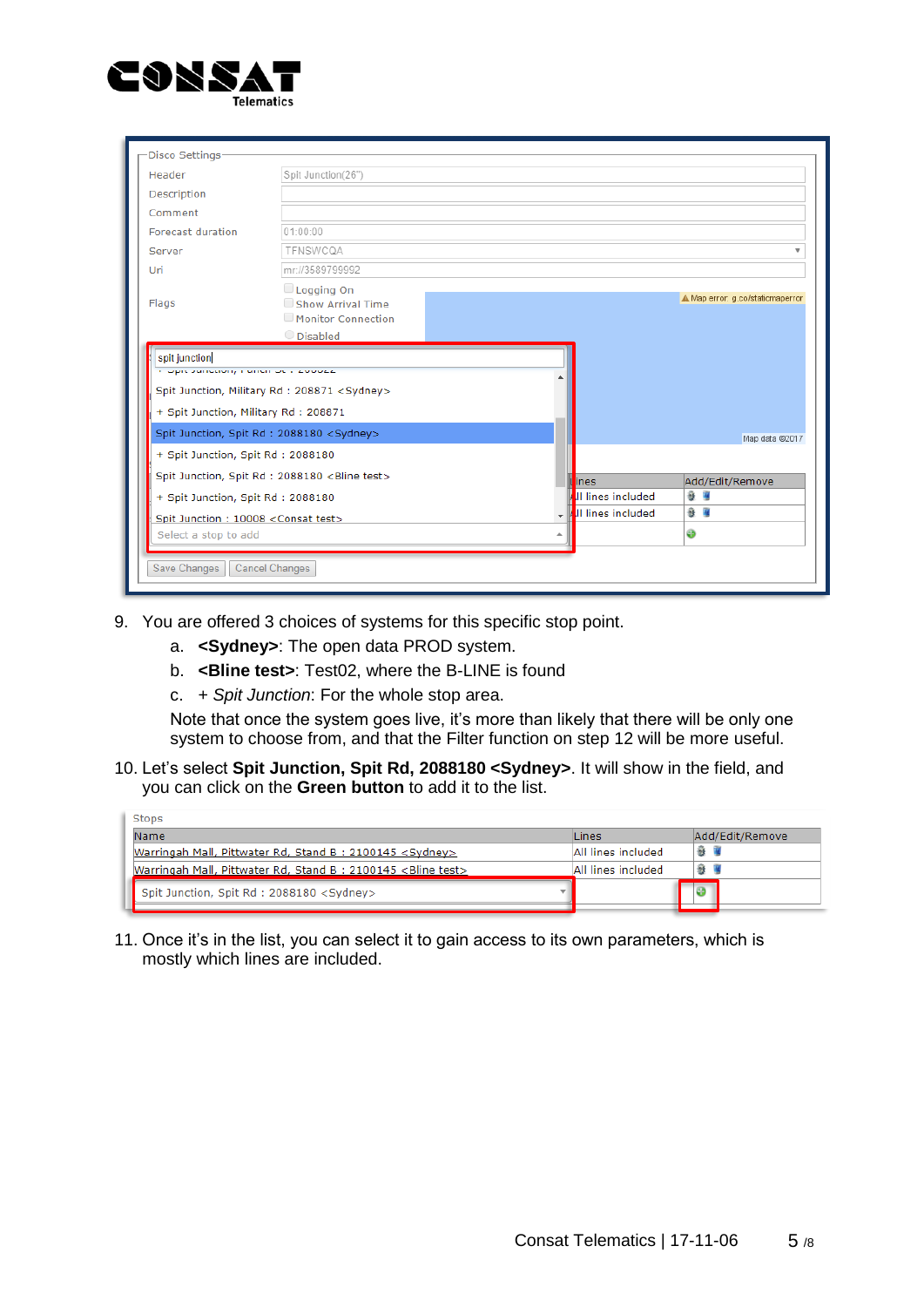

| <b>Stops</b>          |                                                                        |                         |                 |
|-----------------------|------------------------------------------------------------------------|-------------------------|-----------------|
| Name                  |                                                                        | Lines                   | Add/Edit/Remove |
|                       | Warringah Mall, Pittwater Rd, Stand B: 2100145 <sydney></sydney>       | All lines included      | 發展              |
|                       | Warringah Mall, Pittwater Rd, Stand B: 2100145 <bline test=""></bline> | All lines included      | 發展              |
|                       | Spit Junction, Spit Rd : 2088180 <sydney></sydney>                     | All lines included      | 尊臣              |
| Select a stop to add  |                                                                        | $\overline{\mathbf{v}}$ | ⊛               |
|                       |                                                                        |                         |                 |
|                       |                                                                        |                         |                 |
|                       | Properties for: Spit Junction, Spit Rd                                 |                         |                 |
| Municipality          | Sydney                                                                 |                         |                 |
| Stop Note             |                                                                        |                         |                 |
| <b>Include Filter</b> | n                                                                      |                         |                 |
| Lines                 | Selected<br><b>Lines</b>                                               |                         |                 |
|                       | 0<br>140                                                               |                         |                 |
|                       | 0<br>143                                                               |                         |                 |
|                       | $\Box$<br>144                                                          |                         |                 |
|                       | $\Box$<br>151                                                          |                         |                 |
|                       | $\Box$<br>169                                                          |                         |                 |
|                       | 0<br>170                                                               |                         |                 |
|                       | 0<br>173                                                               |                         |                 |
|                       | $\Box$<br>175                                                          |                         |                 |
|                       | $\Box$<br>178                                                          |                         |                 |
|                       | 0<br>179                                                               |                         |                 |
|                       | 0<br>180                                                               |                         |                 |
|                       | 0<br>183                                                               |                         |                 |
|                       | $\Box$<br>184                                                          |                         |                 |
|                       | 0<br>185                                                               |                         |                 |
|                       | 0<br>188                                                               |                         |                 |
|                       | O<br>190                                                               |                         |                 |
|                       | 220                                                                    |                         |                 |

- 12. This list allows you to include/exclude selected lines. By default, if nothing is checked/selected, all listed lines are included.
	- a. **Include Filter** is a toggle function.
		- i. If **checked**, it will include all selected lines below, i.e. lines with a ticked checkbox.
		- ii. If **unchecked**, it will exclude all selected lines below, i.e. lines with a ticked checkbox.
		- iii. Tick a line's box to select it.

í.

- b. If you use a filter, the description under Lines in the Stop table will be updated to list the included lines. If you aren't using the filter, it will say "All lines included", meaning all the lines part of this group. In the case of the B-Line, that means only one line.
- 13. To remove a choice, simply click on the **Bin button** in the last column.

|  | Add/Edit/Remove |
|--|-----------------|
|  |                 |
|  |                 |
|  |                 |
|  |                 |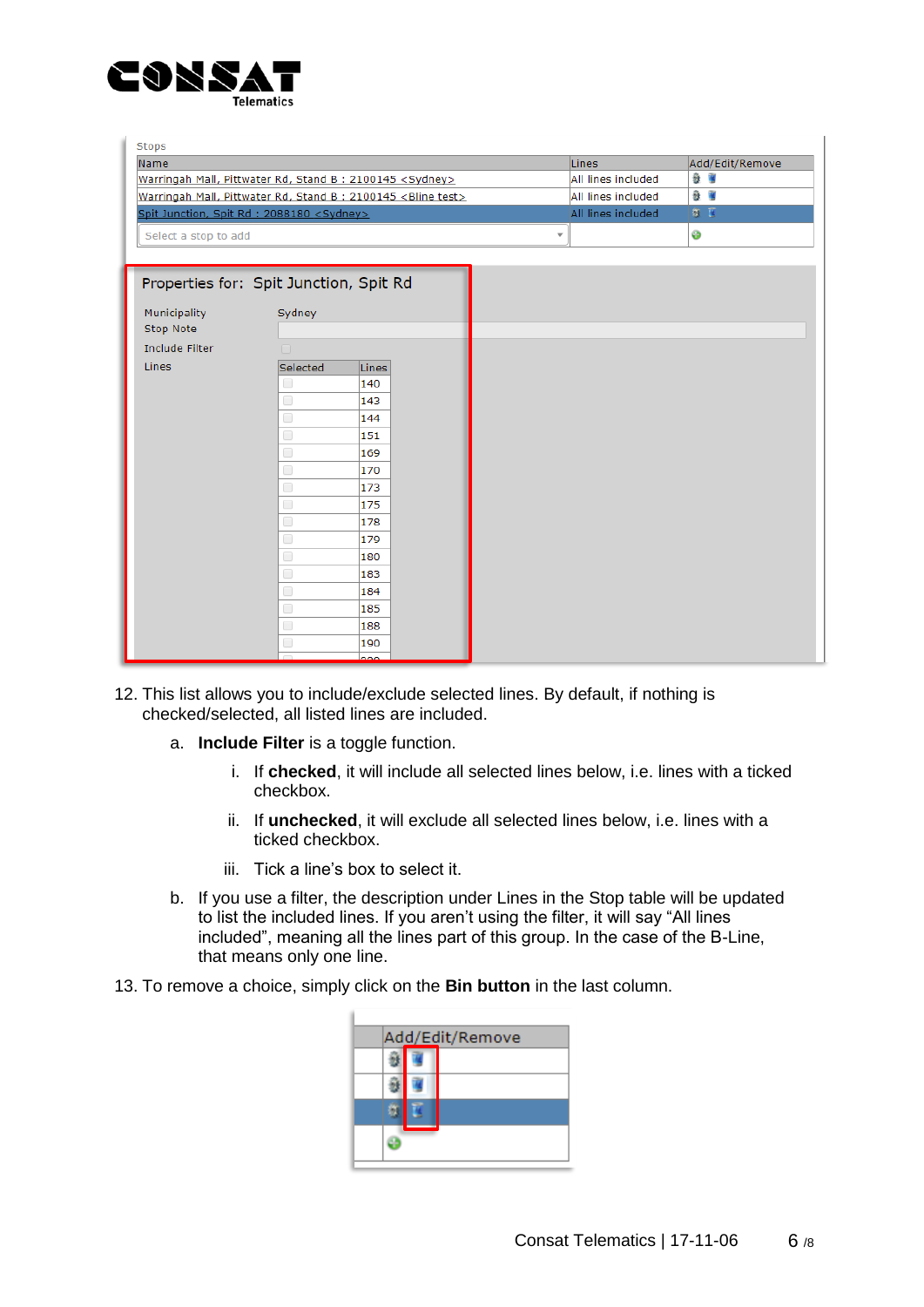

14. Make sure to save your changes by clicking on **Save Changes** in the lower left corner.

| Name                  |                                                                        | Lines                   | Add/Edit/Remove |
|-----------------------|------------------------------------------------------------------------|-------------------------|-----------------|
|                       | Warringah Mall, Pittwater Rd, Stand B: 2100145 <sydney></sydney>       | All lines included      | 發 隔             |
|                       | Warringah Mall, Pittwater Rd, Stand B: 2100145 <bline test=""></bline> | All lines included      | 發展              |
|                       | Spit Junction, Spit Rd : 2088180 <bline test=""></bline>               | All lines included      | 新西              |
| Select a stop to add  |                                                                        | $\overline{\mathbf{v}}$ | ⊕               |
| Municipality          | Properties for: Spit Junction, Spit Rd<br><b>Bline test</b>            |                         |                 |
| Stop Note             |                                                                        |                         |                 |
| <b>Include Filter</b> | n                                                                      |                         |                 |

### 1.2 Scenarios

When it comes to scenario, you will have to change the parameters each time you want to swap between them.

Scenario 1: Bus Stop for B-LINE Only

1. In the list at step 9, select **Spit Junction, Spit Rd, 2088180 <Bline test>**. It will show in the field, and you can click on the **Green button** to add it to the list.

| Stops                                                                   |                     |                 |
|-------------------------------------------------------------------------|---------------------|-----------------|
| Name                                                                    | Lines               | Add/Edit/Remove |
| Warringah Mall, Pittwater Rd, Stand B: 2100145 <sydney></sydney>        | All lines included  |                 |
| Marringah Mall, Dittwater Rd, Stand R + 2100145 <rline tect=""></rline> | All lines included. |                 |
| Spit Junction, Spit Rd : 2088180 <bline test=""></bline>                |                     |                 |

2. Given that this choice only has one line, the filter is unnecessary.

| <b>Name</b>                                                      |                                                                        | Lines              | Add/Edit/Remove |
|------------------------------------------------------------------|------------------------------------------------------------------------|--------------------|-----------------|
| Warringah Mall, Pittwater Rd, Stand B: 2100145 <sydney></sydney> |                                                                        | All lines included | 發展              |
|                                                                  | Warringah Mall, Pittwater Rd, Stand B: 2100145 <bline test=""></bline> | All lines included | 發展              |
|                                                                  | Spit Junction, Spit Rd : 2088180 <bline test=""></bline>               | All lines included | 奇区              |
| Select a stop to add                                             |                                                                        |                    | ⊕               |
| Municipality                                                     | <b>Bline test</b>                                                      |                    |                 |